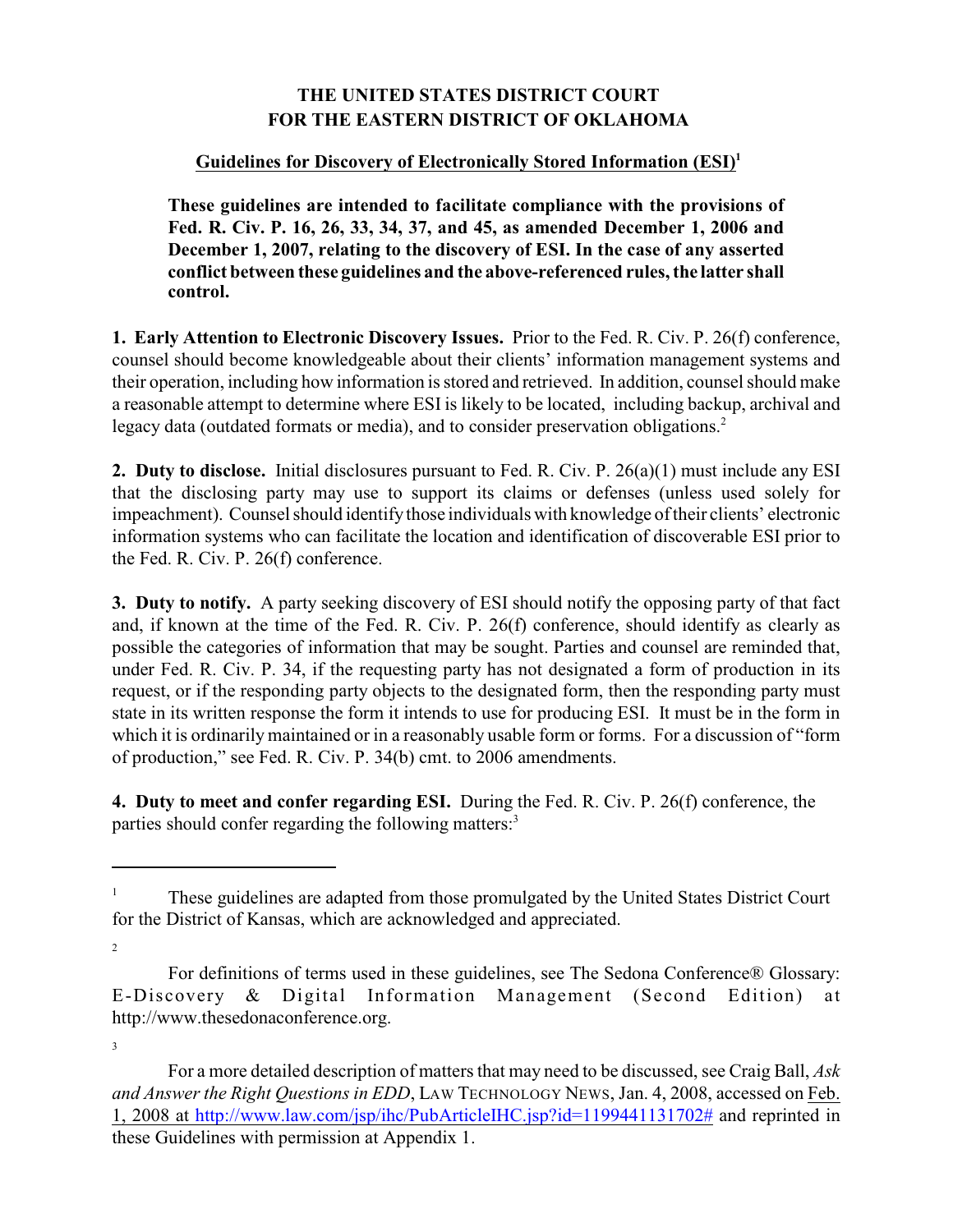**(a) ESI in general.** Counsel should attempt to agree on steps the parties will take to segregate and preserve ESI in order to avoid accusations of spoliation.

**(b) E-mail information.** Counsel should attempt to agree on the scope of e-mail discovery and e-mail search protocol.

**(c) Deleted information**. Counsel should attempt to agree on whether responsive deleted information still exists, the extent to which restoration of deleted information is needed, and who will bear the costs of restoration.

**(d) "Embedded data" and "metadata."** "Embedded data" typically refers to draft language, editorial comments, and other deleted matter retained by computer programs. "Metadata" typically refers to information describing the history, tracking, or management of an electronic file. The parties should discuss at the Fed. R. Civ. P. 26(f) conference whether "embedded data" and "metadata" exist, whether it will be requested or should be produced, and how to handle determinations regarding attorney-client privilege or protection of trial preparation materials.

**(e) Back-up and archival data.** Counsel should attempt to agree on whether responsive back-up and archival data exists, the extent to which back-up and archival data is needed, and who will bear the cost of obtaining such data.

**(f) Format and media.** Counsel should attempt to agree on the format and media to be used in the production of ESI. Counsel should also discuss the benefits and need for native format versus imaged format.

**(g) Reasonably accessible information and costs.** The volume of, and ability to search, ESI means that most parties' discovery needs will be satisfied from reasonably accessible sources. Counsel should attempt to determine if any responsive ESI is not reasonably accessible, i.e., information that is only accessible by incurring undue burdens or costs. If the responding party is not searching or does not plan to search certain sources containing potentially responsive information, it should identify the category or type of such information. If the requesting party intends to seek discovery of ESI from sources identified as not reasonably accessible, the parties should discuss: (1) the burdens and costs of accessing and retrieving the information, (2) the needs that may establish good cause for requiring production of all or part of the information, even if the information sought is not reasonably accessible, and (3) conditions on obtaining and producing this information such as scope, time, and allocation of cost.

**(h) Privileged or trial preparation materials.** Counsel should attempt to reach an agreement regarding what will happen in the event privileged or trial preparation materials are inadvertently disclosed. Pursuant to Fed. R. Civ. P. 26(5)(B), if the disclosing party inadvertently produces privileged or trial preparation materials, it must notify the requesting party of such disclosure. After the requesting party is notified, it must return, sequester, or destroy all information and copies and may not use or disclose this information until the claim of privilege or protection as trial preparation materials is resolved. This rule has been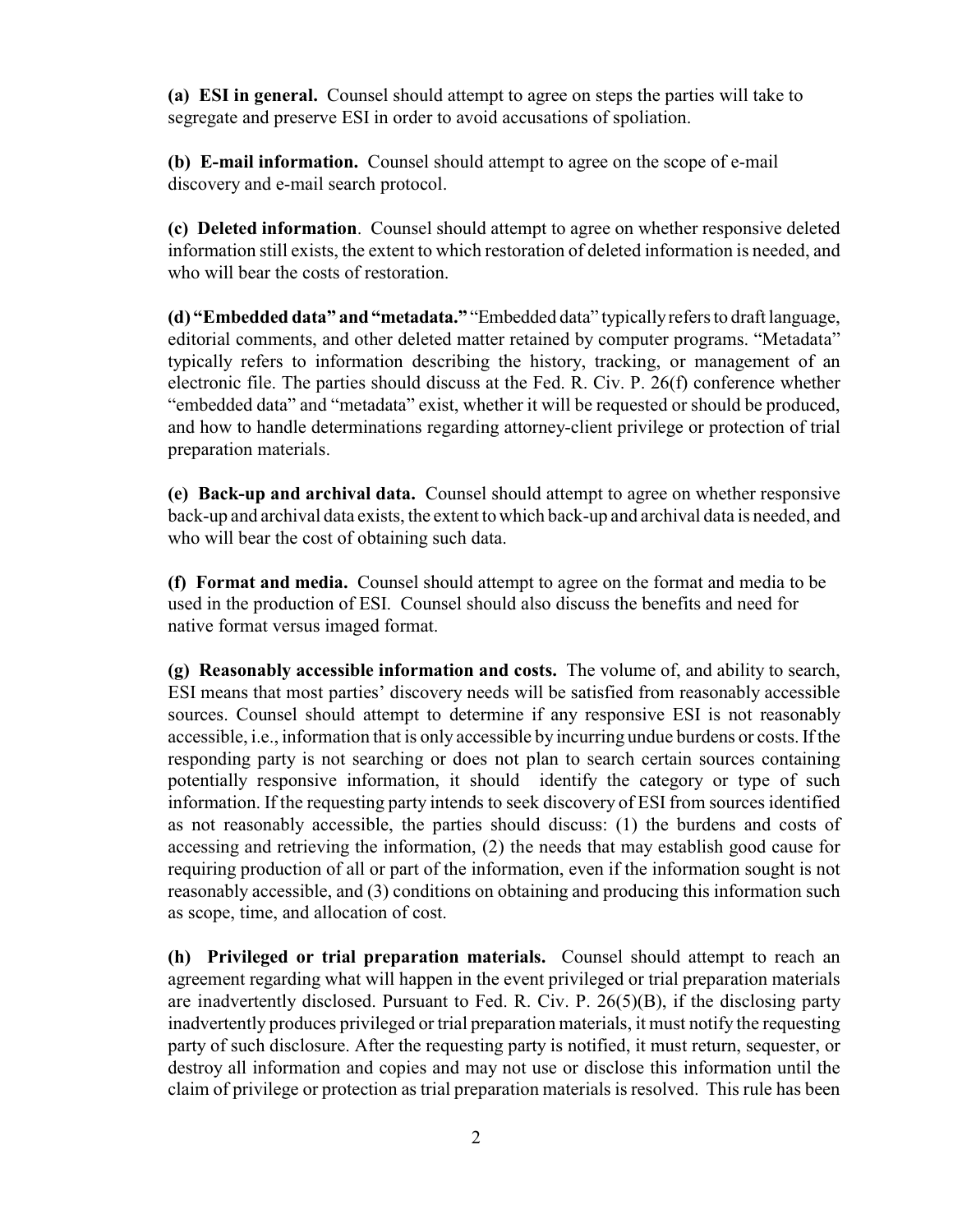described as the "clawback" rule.

**(i)** The parties may agree to provide a "quick peek," whereby the responding party provides certain requested materials for initial examination without waiving any privilege or protection.

**(ii)** The parties may also establish a "clawback agreement," whereby materials that are disclosed without intent to waive privilege or protection are not waived and are returned to the responding party, so long as the responding party identifies the materials mistakenly produced.

**(iii)** Other voluntary agreements should be considered as appropriate. The parties should be aware that there is an issue of whether such agreements bind third parties who are not parties to the agreements.<sup>4</sup> The parties may consider asking the court to incorporate the agreement into a court order.

**(iv)** Counsel should be aware this rule merely establishes a procedure to minimize the effects of inadvertent disclosure. It does not resolve the question of whether inadvertent disclosure causes waiver of the privilege. That question is resolved by the law of the jurisdiction involved.

**5**. **Duty to meet and confer when requesting ESI from nonparties (Fed. R. Civ. P. 45).** Parties issuing requests for ESI from nonparties should attempt to informally meet and confer with the non-party (or counsel, if represented). During this meeting, counsel should discuss the same issues with regard to requests for ESI that they would with opposing counsel as set forth in paragraph 4 above.

<sup>4</sup>

For a detailed discussion on this issue, see Hon. John M. Facciola, *Sailing on Confused Seas: Privilege Waiver and the New Federal Rules of Civil Procedure*, 2006 Fed. Cts. L. Rev. 6 (Sept. 2006) at http://www.fclr.org/2006fedctslrev6.htm.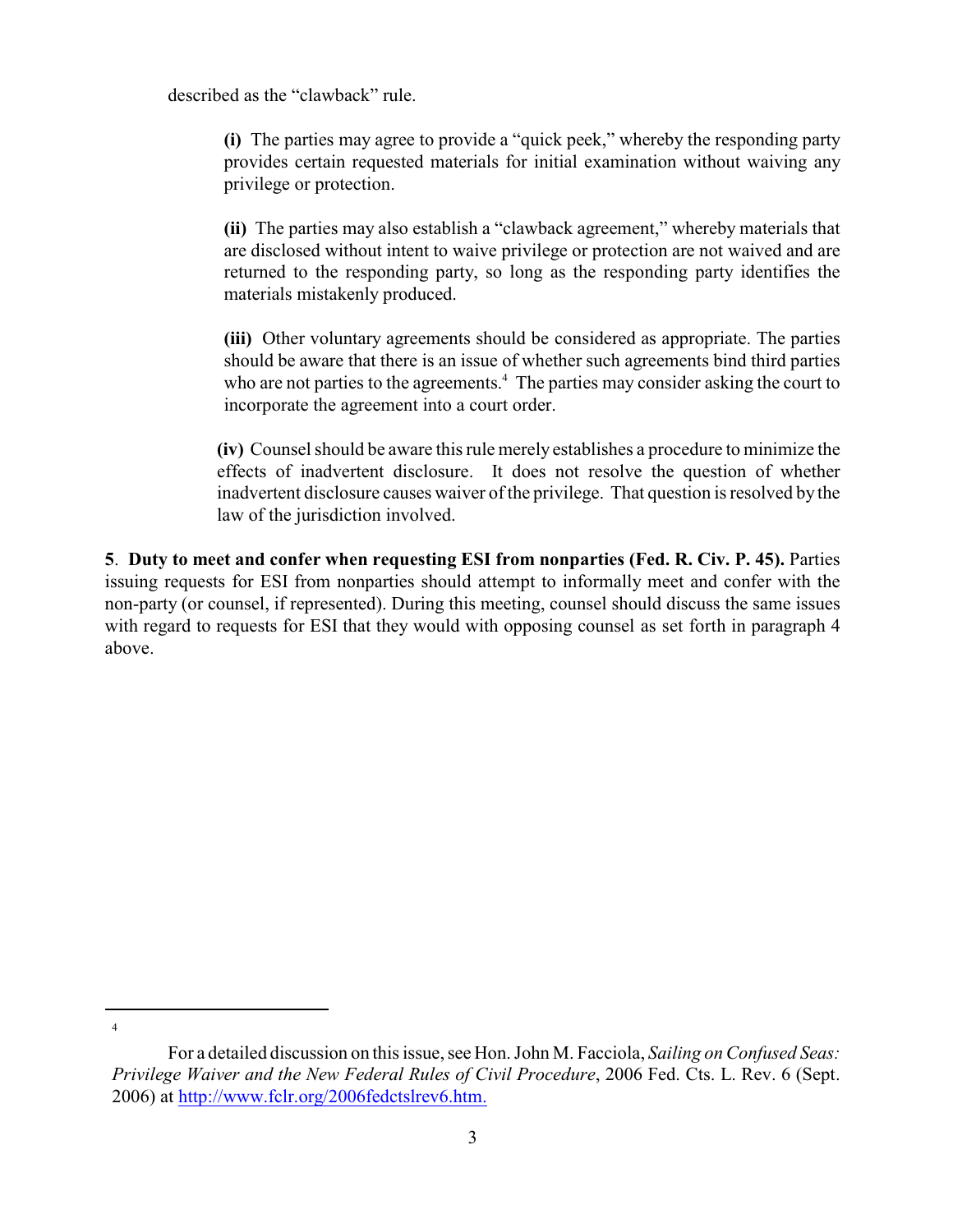## **APPENDIX 1**

## **Ask and Answer the Right Questions in EDD**

Craig Ball *Law Technology News*  January 4, 2008

Sometimes it's more important to ask the right questions than to know the right answers, especially when it comes to nailing down sources of electronically stored information, preservation efforts and plans for production in the FRCP Rule 26(f) conference, the so-called "meet and confer."

The federal bench is deadly serious about meet and confers, and heavy boots have begun to meet recalcitrant behinds when Rule 26(f) encounters are perfunctory, drive-by events. Enlightened judges see that meet and confers must evolve into candid, constructive mind melds if we are to take some of the sting and "gotcha" out of e-discovery. Meet and confer requires intense preparation built on a broad and deep gathering of detailed information about systems, applications, users, issues and actions. An hour or two of hard work should lie behind every minute of a Rule 26(f) conference. Forget "winging it" on charm or bluster and forget "We'll get back to you on that."

Here are 50 questions of the sort I think should be hashed out in a Rule 26(f) conference. If you think asking them is challenging, think about what's required to deliver answers you can certify in court. It's going to take considerable arm-twisting by the courts to get lawyers and clients to do this much homework and master a new vocabulary, but, there is no other way.

These 50 aren't all the right questions for you to pose to your opponent, but there's a good chance many of them are . . . and a likelihood you'll be in the hot seat facing them, too.

- 1. What are the issues in the case?
- 2. Who are the key players in the case?
- 3. Who are the persons most knowledgeable about ESI systems?
- 4. What events and intervals are relevant?
- 5. When did preservation duties and privileges attach?
- 6. What data are at greatest risk of alteration or destruction?
- 7. Are systems slated for replacement or disposal?
- 8. What steps have been or will be taken to preserve ESI?
- 9. What third parties hold information that must be preserved, and who will notify them?
- 10. What data require forensically sound preservation?
- 11. Are there unique chain-of-custody needs to be met?
- 12. What metadata are relevant, and how will it be preserved, extracted and produced?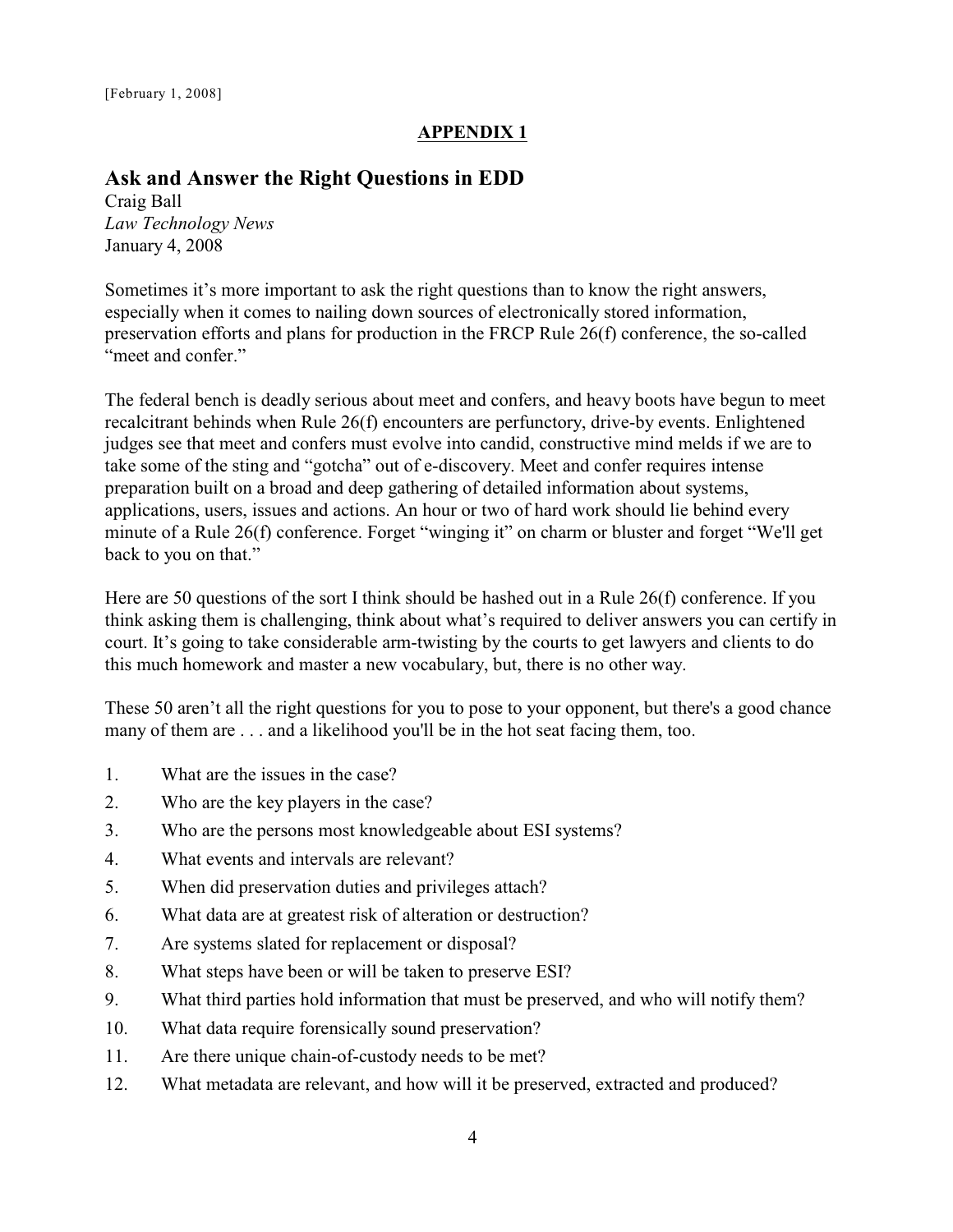- 13. What are the data retention policies and practices?
- 14. What are the backup practices, and what tape archives exist?
- 15. Are there legacy systems to be addressed?
- 16. How will the parties handle voice mail, instant messaging and other challenging ESI?
- 17. Is there a preservation duty going forward, and how will it be met?
- 18. Is a preservation or protective order needed?
- 19. What e-mail applications are used currently and in the relevant past?
- 20. Are personal e-mail accounts and computer systems involved?
- 21. What principal applications are used in the business, now and in the past?
- 22. What electronic formats are common, and in what anticipated volumes?
- 23. Is there a document or messaging archival system?
- 24. What relevant databases exist?
- 25. Will paper documents be scanned, and if so, at what resolution and with what OCR and metadata?
- 26. What search techniques will be used to identify responsive or privileged ESI?
- 27. If keyword searching is contemplated, can the parties agree on keywords?
- 28. Can supplementary keyword searches be pursued?
- 29. How will the contents of databases be discovered? Queries? Export? Copies? Access?
- 30. How will de-duplication be handled, and will data be re-populated for production?
- 31. What forms of production are offered or sought?
- 32. Will single- or multipage .tiffs, PDFs or other image formats be produced?
- 33. Will load files accompany document images, and how will they be populated?
- 34. How will the parties approach file naming, unique identification and Bates numbering?
- 35. Will there be a need for native file production? Quasi-native production?
- 36. On what media will ESI be delivered? Optical disks? External drives? FTP?
- 37. How will we handle inadvertent production of privileged ESI?
- 38. How will we protect trade secrets and other confidential information in the ESI?
- 39. Do regulatory prohibitions on disclosure, foreign privacy laws or export restrictions apply?
- 40. How do we resolve questions about printouts before their use in deposition or at trial?
- 41. How will we handle authentication of native ESI used in deposition or trial?
- 42. What ESI will be claimed as not reasonably accessible, and on what bases?
- 43. Who will serve as liaisons or coordinators for each side on ESI issues?
- 44. Will technical assistants be permitted to communicate directly?
- 45. Is there a need for an e-discovery special master?
- 46. Can any costs be shared or shifted by agreement?
- 47. Can cost savings be realized using shared vendors, repositories or neutral experts?